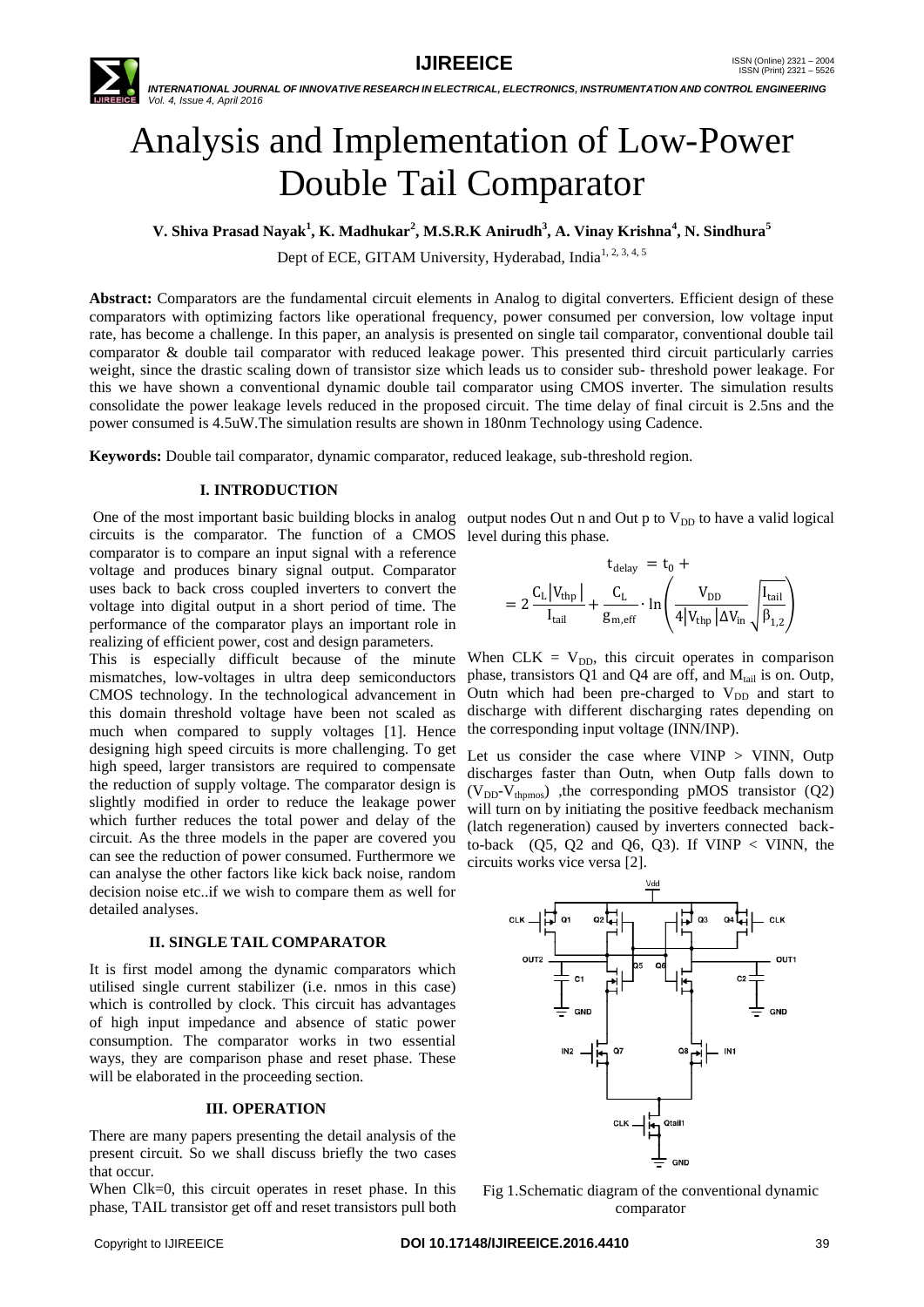**IJIREEICE ISSN** (Online)  $2321 - 2004$ <br>ISSN (Print)  $2321 - 5526$  *INTERNATIONAL JOURNAL OF INNOVATIVE RESEARCH IN ELECTRICAL, ELECTRONICS, INSTRUMENTATION AND CONTROL ENGINEERING Vol. 4, Issue 4, April 2016*

This circuit has advantages like high input impedance, high rail-rail swing, low static power consumption and immunity against noise cross-over. Since parasitic capacitance doesn"t cause a change to switching speeds of output node, so it is possible to use i/p transistors and reduce offset.



Fig.2. Transient simulations of the conventional dynamic comparator forinput voltage difference of  $\Delta V_d = 0.7 V$ , and  $VDD = 0.8 V$ .

#### **IV. CONVENTIONAL DOUBLE TAIL COMPARATOR**

This design has less number of stacked transistors. Latching and difference amplifier are separated in the terms of functionality and power usage during the "Comparison phase' and are removed of supply source in 'Reset phase'. This not only allows us to save power but also the current control of latching and difference amplifier are done independently.

#### **V. OPERATION**

In reset phase i.e. CLK=0 O7 and O8 are pulled upto  $V_{DD}$ . Which are connected to output nodes and leads Q3 and Q6 to discharge to ground .Whereas during decision making phase i.e. $CLK=V_{DD}$  Q7and Q8 switches off leading  $f<sub>p</sub>$ and  $f_n$ to discharge a rate decided by  $I_{\text{Mtail}}/C_{\text{fn}(p)}$ . The undecided stated formed in between transitions of voltage i.e.  $V_{f(n(p))}$ passes through the cross coupled inverters and acts as a cut between input and output[1][3].

Similar to the conventional double taildynamic comparator, the delay of this comparator comprises two main parts,  $t_0$  and  $t_{\text{latch}}$ . The delay  $t_0$  represents the load capacitance  $C_{\text{Lout}}$  (at the latch stage output nodes, Outnand Outp) until the first n-channel transistor (Q4/Q6) turns on, after which the latch regeneration starts; thus  $t_0$  is obtained

From:

$$
t_0 = \frac{V_{Thn}\,C_{Lout}}{I_{B1}} \approx 2\,\frac{V_{Thn}\,C_{Lout}}{I_{tail\,2}}
$$

Where  $I_{B1}$  is the drain current of the Q4 and is approximately equal to the half of the tail current  $(I<sub>tail2</sub>)$ . After the first n-channel transistor of the latch turns on (for instance, Q4), the corresponding output will be discharged to the ground, leading front p-channel transistor to turn on, charging another output (Outp) to the supply voltage ( $V_{DD}$ ). The regeneration time ( $t_{\text{latch}}$ ) is achieved. For the initial output voltage difference at time t<sub>0</sub>,[2] $\Delta V_0$  we have

$$
\Delta V_0 = |V_{\text{outp}} (t = t_0) - V_{\text{outn}} (t = t_0)|
$$
  
=  $V_{\text{Thn}} - \frac{I_{\text{B2}} t_0}{C_{\text{Lout}}}$   
=  $V_{\text{Thn}} \left( 1 - \frac{I_{\text{B2}}}{I_{\text{B1}}} \right)$ 

Where  $I_{B1}$  and  $I_{B2}$  are the currents of the side branch and can be rewritten as follows:

$$
\Delta V_0 = V_{Thn} \frac{\Delta I_{latch}}{I_{B1}} \approx 2V_{Thn} \frac{\Delta I_{latch}}{I_{tail2}}
$$
  
\n
$$
= 2V_{Thn} \frac{g_{mR1,2}}{I_{tail2}} \Delta V_{fn/fp}
$$
  
\n
$$
\Delta V_{fn/fp} = |V_{fn}(t = t_0) - V_{fp}(t = t_0)|
$$
  
\n
$$
= t_0 \cdot \frac{I_{N1} - I_{N2}}{C_{L,fn(p)}}
$$
  
\n
$$
= t_0 \cdot \frac{g_{m1,2}\Delta V_{in}}{C_{L,fn(p)}}
$$
  
\n
$$
\Delta V_0 = 2V_{Thn} \frac{g_{mR1,2}}{I_{tail2}} \Delta V_{fn/fp}
$$
  
\n
$$
= \left(\frac{2V_{Thn}}{I_{tail2}}\right)^2 \cdot \frac{C_{Lout}}{C_{L,fn(p)}} \cdot g_{mR1,2}g_{m1,2}\Delta V_{in}
$$
  
\n
$$
\xrightarrow{\text{out}} \frac{V_{old}}{V_{old}}
$$
  
\n
$$
\xrightarrow{\text{out}} \frac{V_{old}}{V_{old}}
$$
  
\n
$$
\frac{V_{old}}{V_{old}}
$$
  
\n
$$
\frac{V_{old}}{V_{old}}
$$
  
\n
$$
\frac{V_{old}}{V_{old}}
$$
  
\n
$$
\frac{V_{old}}{V_{old}}
$$
  
\n
$$
\frac{V_{old}}{V_{old}}
$$
  
\n
$$
\frac{V_{old}}{V_{old}}
$$
  
\n
$$
\frac{V_{old}}{V_{old}}
$$
  
\n
$$
\frac{V_{old}}{V_{old}}
$$
  
\n
$$
\frac{V_{old}}{V_{old}}
$$
  
\n
$$
\frac{V_{old}}{V_{old}}
$$



Fig. 3.Schematic diagram of the conventional double-tail dynamic comparator

Therefore delay can be calculated by using the derived formula that is

$$
t_{delay} = t_0 + t_{latch}
$$
  
=  $2 \frac{V_{Thn}C_{Lout}}{I_{tail2}} + \frac{C_{Lout}}{g_{m,eff}} \cdot ln\left(\frac{V_{DD}/2}{\Delta V_0}\right)$   
=  $2 \frac{V_{Thn}C_{Lout}}{I_{tail2}} + \frac{C_{Lout}}{g_{m,eff}}$   

$$
\cdot ln\left(\frac{V_{DD} \cdot I_{tail2}^2 \cdot C_{Lfn(p)}}{8V_{Thn}^2 \cdot C_{Lout g mR 1,2gm 1,2} \Delta V_{in}}\right)
$$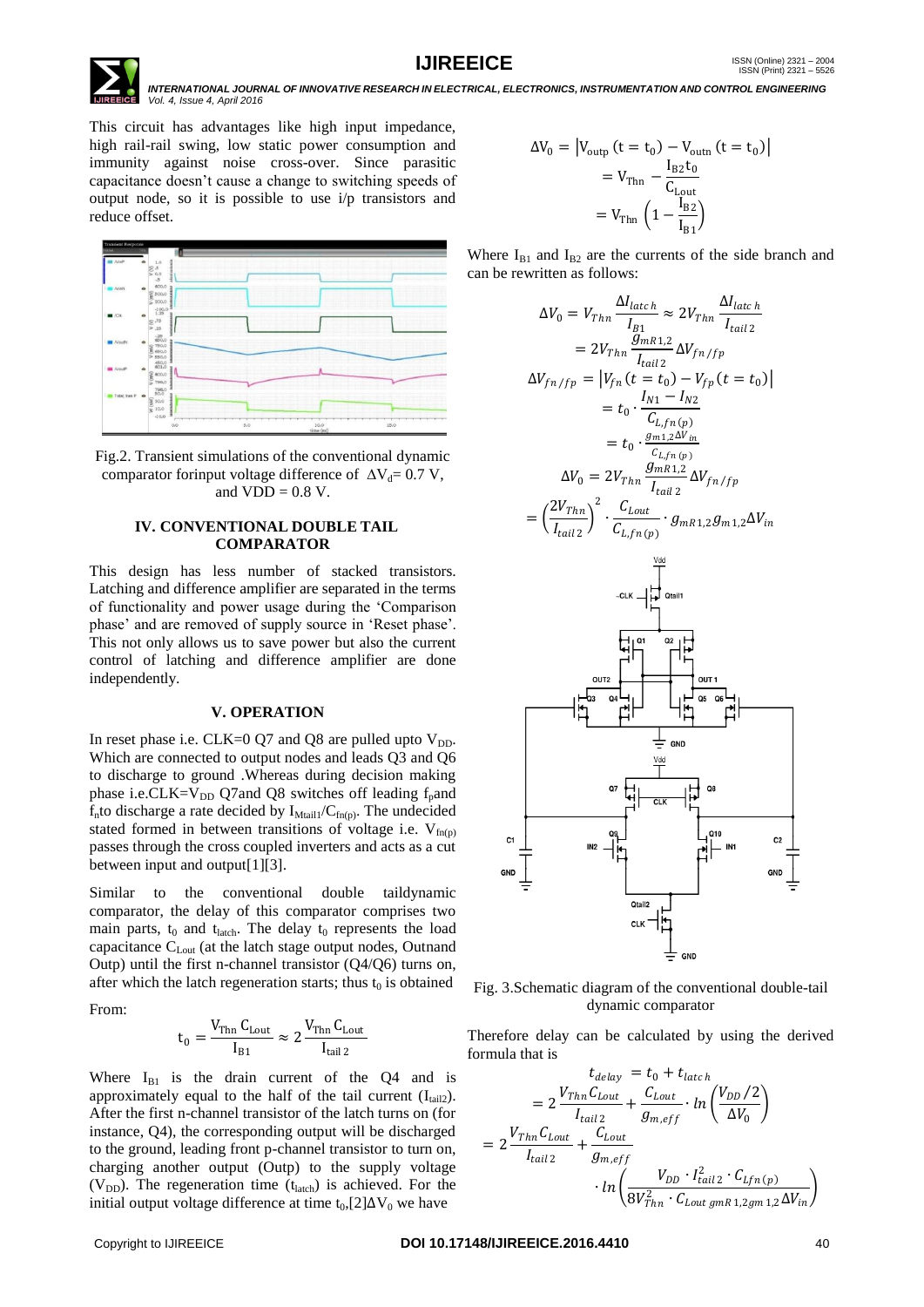

 *INTERNATIONAL JOURNAL OF INNOVATIVE RESEARCH IN ELECTRICAL, ELECTRONICS, INSTRUMENTATION AND CONTROL ENGINEERING Vol. 4, Issue 4, April 2016*



Fig.3. Transient simulations of the conventional doubletail dynamic comparator for input voltage difference of  $\Delta V_d$ = 0.7 V, and VDD = 0.8 V.

These are the following key points that can be deduced from the above derivation.

- The voltage output difference at first output stage is affecting the final output voltage difference drastically. Therefore the delay would be reduced immensely when first stage output voltage difference is increased.
- The intermediate transistors consume power during reset phase and seldom have utility in reducing transconductance in comparison phase.

# **VI. SUB-THRESHOLD CONDUCTION**

As technology scales down, the size of transistors has reduced significantly. The number of transistors on chip will thus increase to improve the performance of circuits. In order to sustain the characteristics of an MOS. the supply voltage, being one of the critical parameters, has also been reduced accordingly. Therefore the threshold voltage is also scaled down at the same rate as the supply voltage in order to maintain the transistor switching speed. As a result, leakage currents increase drastically with each technology generation. As the leakage current increases faster, it will become more and more proportional to the total power dissipation.

# $PLEAK = I_{LEAK}*V_{DD}$

To reduce total leakage in nanoscale circuits, some new techniques have to be developed to reduce the sub threshold leakage especially for chips that are used in portable systems which are power constrained. The leakage current consists of reverse bias diode currents and Sub-threshold current. The reverse bias current is due to the stored charge between the drain and bulk of active transistors while the Sub-threshold current is due to the carrier diffusion. Hence, in this paper conventional CMOS inverter based approach is used to reduce the Subthreshold leakage power.

## **VII. PROPOSED REDUCED LEAKAGE POWER DOUBLE TAIL COMPARATOR**

The amplifier circuit is modified according to the inverter logic. The inverter logic which reduces the leakage. Here, two inverters are used. The inputs are applied to two inverters and the outputs are connected to an active load. Fig.4. power dissipation of the proposed optimised double-The circuit will be used in our double tail comparator

structure [4][3]. The differential amplifier will be modified with this inverter logic. The output will be applied to the latch for regeneration.

Hence, out1 pulls up to VDD. When out1 goes to VDD, the transistor Q1 will be off which remains out2 at ground. By using this approaches the Sub-threshold leakage and hence the total power will be reduced. The simulation results prove the reduction. Here in the differential amplifier inverters are used which are series transistors.



Fig.4. Schematic diagram of the optimised double-tail dynamic comparator



Fig.3. Transient simulations of the proposed optimised double-tail dynamic comparator for input voltage difference of  $\Delta V_d$ = 0.7 V, and V<sub>DD</sub>= 0.8 V.



tail dynamic comparator